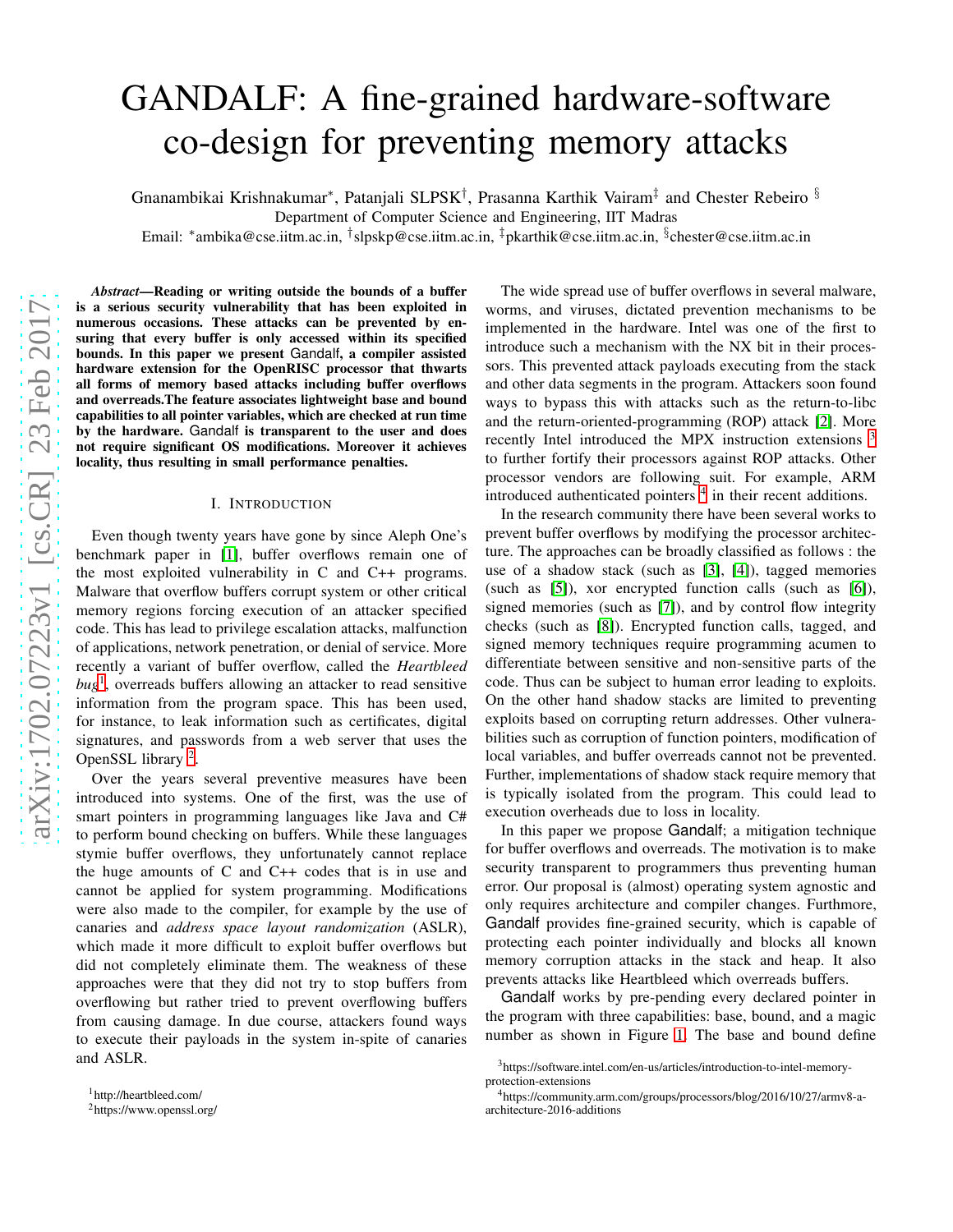

<span id="page-1-0"></span>Fig. 1. Stack Structure with Gandalf enabled. The pointer ptr can only access the buffer var2 because its capabilities are set by the limits of var2. Any attempt to read or write to a location beyond var2 will result in an exception.

the capabilities of the pointer, while the magic number allows quickly to identify the metadata. It helps prevent unauthorized changes to the base and bound values. Each load and store, is first authenticated by the pointer's capabilities and only then allowed to complete. If a load or a store fails this test, then an illegal instruction exception is sent to the program terminating it.

We implemented Gandalf in an OpenRISC environment and tested it with different memory corruption based exploits. It required about 500 lines of Verilog code to be changed / added/modified in the processor.

The rest of this paper is organized as follows: Section [II](#page-1-1) describes the overall sketch of our solution. Implementation of the solution is detail is covered in Section [III](#page-2-0) in terms of changes made to the compiler, operating system and the hardware. Some security arguments supporting our scheme is presented in Section [IV.](#page-3-0) The Overhead of our solution and some optimizations to improve the performance are discussed in Section [V.](#page-3-1) Finally, we conclude our findings in Section [VI.](#page-4-8)

# <span id="page-1-1"></span>II. GANDALF: A LEAST EFFORT MEMORY DEFENSE **SCHEME**

In this section we describe the working of Gandalf, the flowchart is shown in Figure [2.](#page-2-1) Gandalf performs memory out of bound access checks for every named variable in the user program. Every variable in the user program is augmented with metadata, called the *Protection-Header* that specifies its legal boundaries. The Protection-Header is then used by the hardware to perform base and bounds check during every memory access. When a variable tries to write or read to

a memory location outside its bounds, Gandalf triggers an exception causing the program to terminate.

Gandalf ensures that the programmer is oblivious to the presence of the program-header as well as the bound checks made by the hardware. The Protection-Header and the Gandalf hardware configuration (Protection-header) details are added by the instrumented compiler when the user code is compiled. The Protection-header is added to instruct the processor to switch between Gandalf and the normal mode of operation. Enabling Gandalf involves (a) populating the Protection-Headers and (b) using the Protection-Headers for bounds check. When the program starts, Gandalf uses Protection-Header to instruct the hardware to populate the Protection-Headers. Once the headers are up to date, it instructs the hardware to enable bound checking. Protection-Headers comprise of the base, bound and the Magic number for every variable used in the program, as shown in Figure [1.](#page-1-0)

Data in the program can be of four types, namely a) scalar variables, b) arrays, c) pointers and d) system variables (such as return pointers and frame pointers). The code to populate Protection-Headers for cases a) and b) is introduced by the compiler after analyzing the variable tyes. However, in case of pointers, the compiler ensures that they inherit the base and bound values based on the variable it points to at runtime.

All load and store instructions from the user program are routed through the Gandalf hardware since these are the only instructions that manipulate memory in any loadstore architecture. Gandalf hardware performs bound check based on the metadata available in the Protection-Header corresponding to the address used in the load or store. Firstly, the load-store instruction is decoded to identify the program variable associated with the instruction. Next, we index into the Protection-Header to extract the base and bound associated with the variable. Finally, we check if the indexed value is within the valid limits specified by the base and bound.

Programmers can choose to enable or disable Gandalf for every program using a compiler option. The compiler instructs the Gandalf hardware to perform checks using the Protection-Headers. Therefore, Linux and user programs can be instrumented very easily to use the Gandalf hardware for security. Additionally, programs (existing programs inclusive) that do not have Protection-Header will bypass the Gandalf hardware logic and execute normally.

#### *A. Assumptions*

We make the following assumptions about the attacker's capabilities, hardware and the software.

- 1) The stack structure is intuitive to attackers. Specifically, the location and contents of Protection-Headers and data are not assumed to be oblivious to attacker.
- 2) The attacker cannot modify the executable binary of victim program. However, the attacker can provide run time inputs (payloads) to the program, in order to modify the control flow.
- 3) Since the data accesses are made only using the registerindirect addressing mode in OpenRISC, every memory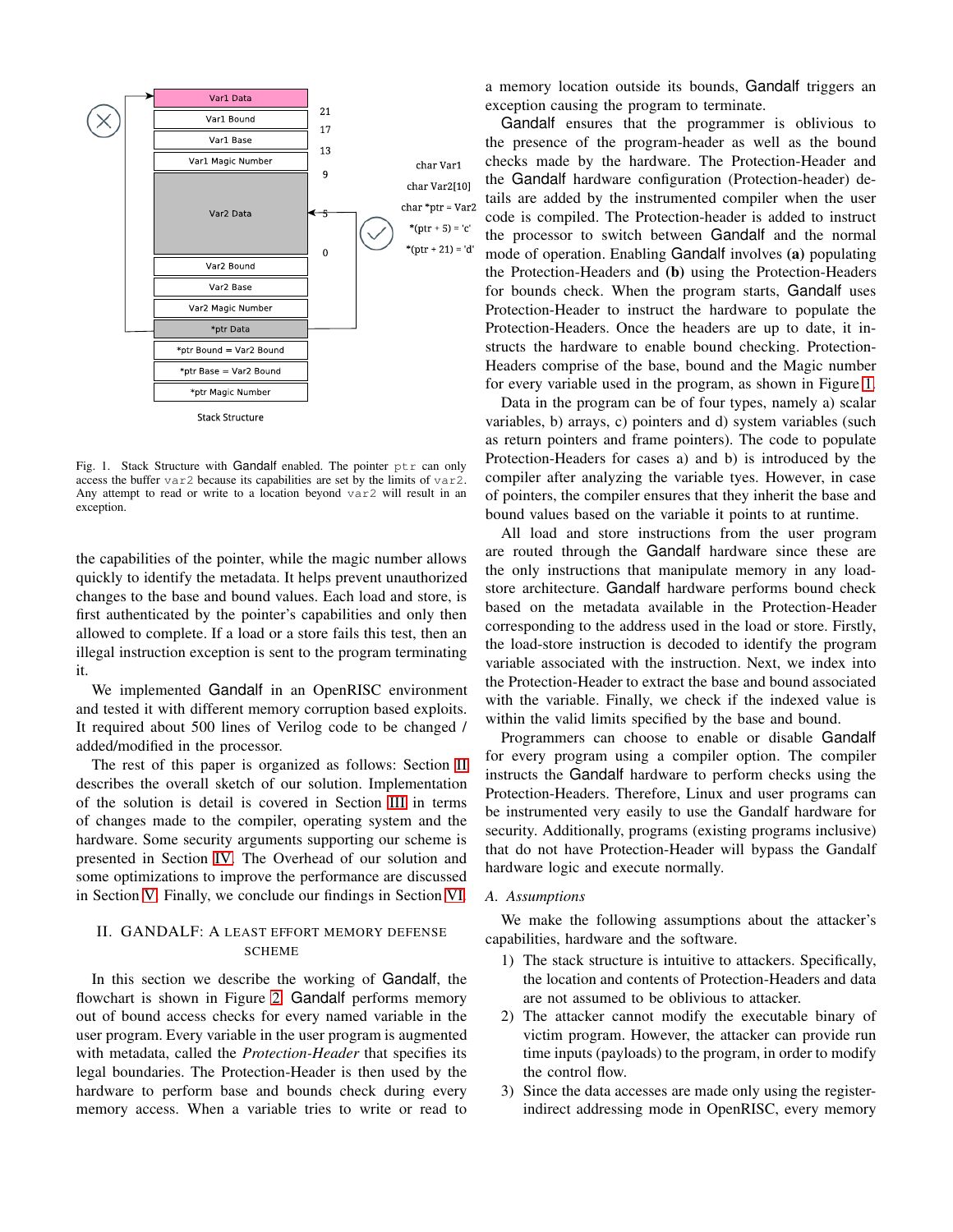

<span id="page-2-1"></span>Fig. 2. Flowchart describing Gandalf scheme Grey indicates the steps done at compiler level and Pink indicates the steps done by the hardware

access is of the form *load rB, rA(I)* or *store rA(I), rB*. For array and pointer based accesses, we expect the compiler to use the array's base address in (rA). For non-array variables, we require the compiler to use the register r2 (which stores the stack frame pointer) as the base. It is to be noted that the gcc compiler already does this.

- 4) The two bits in SPR registers, namely Gandalf Enable bit (GEB) and the Protection Header write enable bit (PHWE), are to be saved and restored during context switches. We have made necessary modifications to the Linux source code to achieve the same.
- 5) We have not tested attacks that overflow the data/system variables present on the heap, though our scheme can be directly or with slight modifications used to handle this.

## III. IMPLEMENTATION

<span id="page-2-0"></span>Gandalf requires modifications to be made in the hardware and compiler. Typically no modifications are required in the OS. However in the current version of the Linux kernel (ver 4.4.0-de0 nano) that was used, minor modifications were needed in the kernel to save context. This section provides a top-to-down overview of the Gandalf implementation on OpenRISC.

## *A. Compiler Changes*

Every program compiled for the system has an option to turn on/off Gandalf independent of the other programs. This is done by a compile time switch that respectively enables/disables Gandalf. When enabled, the compiler programs the following additional steps into the executable image.

- When the program starts it enables Gandalf in the hardware. In OpenRISC this is implemented by setting the  $17<sup>th</sup>$  bit in the special purpose register (the SPR). This bit is referred to as the Gandalf enable bit (GEB).
- For every named variable the protection-header data fields including the magic number, base, and bound are populated. While the base and bound are obtained from the program flow, the magic number is filled with its own address as follows.

store[Magic addr], magic addr, where [·] denotes the value stored in the address. For example, if 0x80012340 is

the magic address then the magic number is 0x80012340. This simple step allows (a) unique magic numbers for every live protection-header in the program and (b) an easy way to test the magic number. To perform the test, we simply need to check if the loaded data is equal to the corresponding address.

To write to protection-headers a special store instruction is used. The processor is made to distinguish between a normal store and this special store by setting the  $18^{th}$  bit in the SPR. This bit is called the protection-header write enable bit (PHWE).

• Resetting the  $18^{th}$  bit in the SPR indicates that all subsequent loads and stores have to be validated for memory overflows or overreads. This validation happens in hardware.

## *B. Hardware Changes*

When the Gandalf enable flag (GEB) is set and the protection-header write enable bit (PHWE) is 0, hardware extensions to OpenRISC validates every load and store as shown in Algorithm 1.

- If GEB is set and PHWE is 0, the execute stage, generates three addresses in addition to the effective address of the load / store. These three addresses correspond to the magic number, base pointer and bound pointer for the corresponding effective address.
- In OpenRISC's load-store unit, data is fetched as follows.
	- 1) Fetch data from address corresponding to the magic number and do the following check to ensure that it is indeed the magic number.

## $[Magicaddress] == Magicaddress \qquad (1)$

, where [·] denotes the value stored in the address.

2) If the magic data sanity check passes then the data from address stored in base pointer is fetched and the effective address is then compared with it. If the effective address is greater than the base then we fetch the bound address If the effective address is less than the bounds then the corresponding load/store instruction is performed. Any violation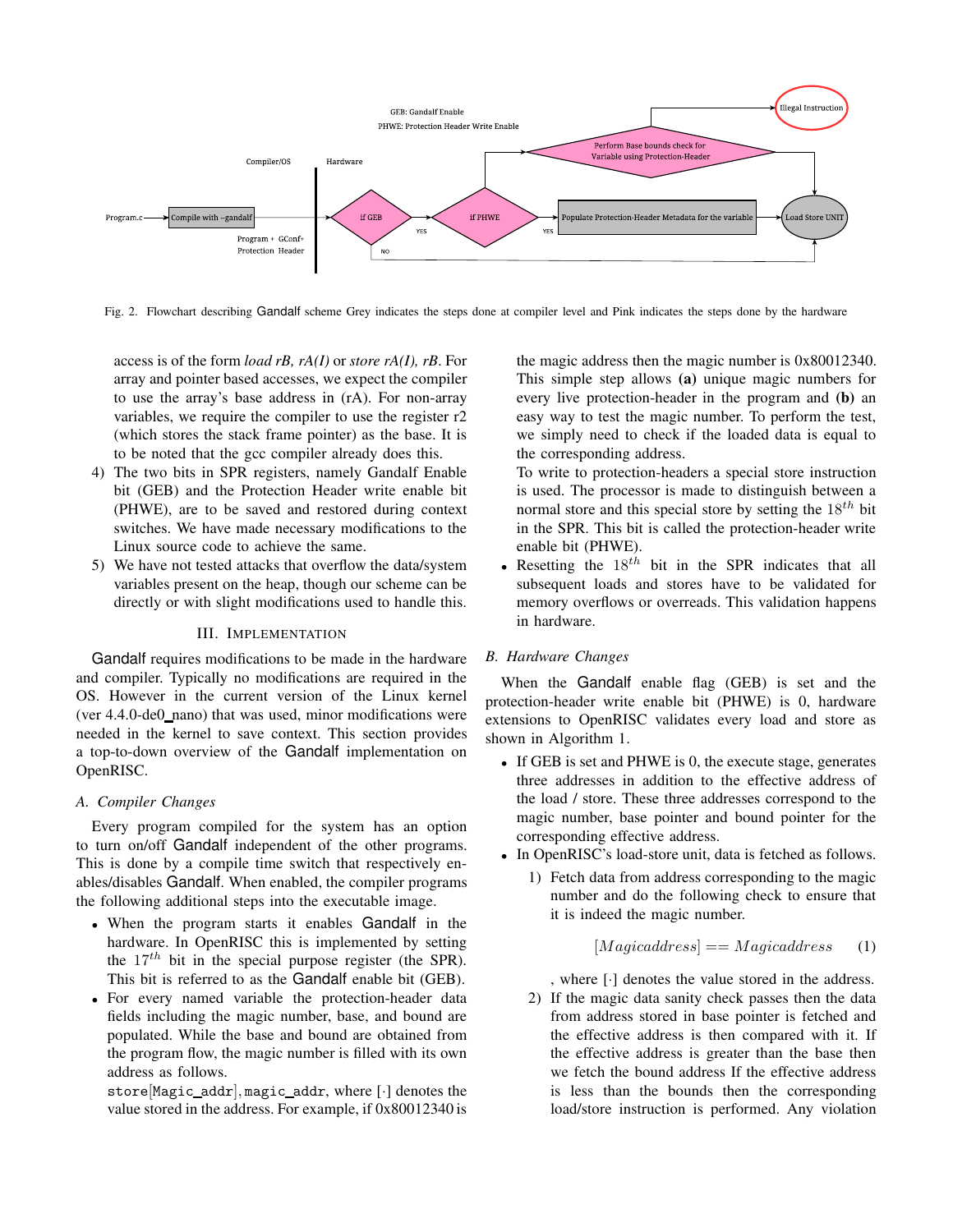will trigger an exception which will cause the program to halt.

Algorithm 1: Hardware Protection Checks

if  $GEB$  && ! $PHWE$  then Set mismatch  $=$  true; if  $[MagicAddress] == MagicAddress$  then if  $BaseAddress < EffectiveAddress$  then if  $BoundAddress > EffectiveAddress$ then mismatch = false; end end if  $mismatch == true$  then raise mismatchexception; end else execute instruction; end end else if GEB && PHWE then  $/*$  Populate protection-header  $*/$ set mismatch = false; execute instruction; end else  $/*$  Normal loads and stores  $*/$ Set mismatch  $=$  false: execute instruction; end

# *C. Linux Kernel Changes*

Since the protection scheme is selectively enabled or disabled from process to process, the operating system has to save and restore the GEB and PHWE bit for every process. The thread start and thread switch functions in the Linux kernel to save the state of these bits on a per-process basis. It may be noted that if these bits were implemented in the flags register, whose state is already saved on a per-process basis, then the OS would require no alteration.

#### IV. SECURITY ARGUMENT

<span id="page-3-0"></span>In order for memory corruption to occur, the attacker must be able to manipulate the effective address to point to the target data as shown in Figure [1.](#page-1-0) This can only be possible using one of the following methods:

# • Overflowing a memory segment

Claim: This is not possible because each named variable is tagged with a protection-header and the attacker cannot read and write into memory locations that are outside the bounds.

• Manipulating the content of the protection-header Claim1: A write into the protection-header memory segment is possible only when the  $18^{th}$  bit in the Special purpose register is set and since the user has no control over this bit, any write into the protection-header memory segment by the attacker will result in a exception.

Claim2: A write into the protection-header memory segment using a normal store will trigger the Gandalf check routine in hardware and since the protectionheader memory segment will not have its appropriate protection-header data, an exception is triggered.

# • Generating a spurious protection-header

Claim1:The user cannot setup the protection-header content via the payload for the following reason: Once the spurious-protection header content is set, the attacker can perform malicious memory access if he can generate effective addresses that are within the range of malicious base and malicious bound. OpenRISC uses a relative displacement addressing scheme for accessing data and hence the attacker needs to manipulate either the base or the offset part of the address. The attacker has no control over the base and if he tries to generate a spurious effective address by manipulating the offset, the protection-header of the corresponding base address will detect it.

For example, if the attacker tries to do int a[15]; int  $\ast$ p =&a[14]+4; p will inherit a's protection-header content and hence any subsequent access via p will be treated as illegal.

The above claims show that our scheme protects memory segments from getting corrupted by including the protectionheader.

# V. OVERHEADS AND OPTIMIZATIONS

<span id="page-3-1"></span>Gandalf offers additional security at the cost of performance and memory that is required to execute the programs. We can divide Gandalfs operations into a) populating the Protection-Headers and b) performing base and bounds check at run-time.

#### *A. Protection-Header Population*

Populating the Protection-Headers requires additional store instructions per program variable, in order to populate the base, bound and the magic number. The Protection-Header population for scalar, array and system variables happens in the prologue of every function. For pointers, the protectionheader is added whenever the pointer is initialized. This operation increases the overall time required for the program to execute. Additionally, the memory overhead required for storing the Program-Header is also high.

Optimization: OpenRISC uses a store buffer to do lazy writes and hence the penalty for writing data into memory will not be felt by the processor.